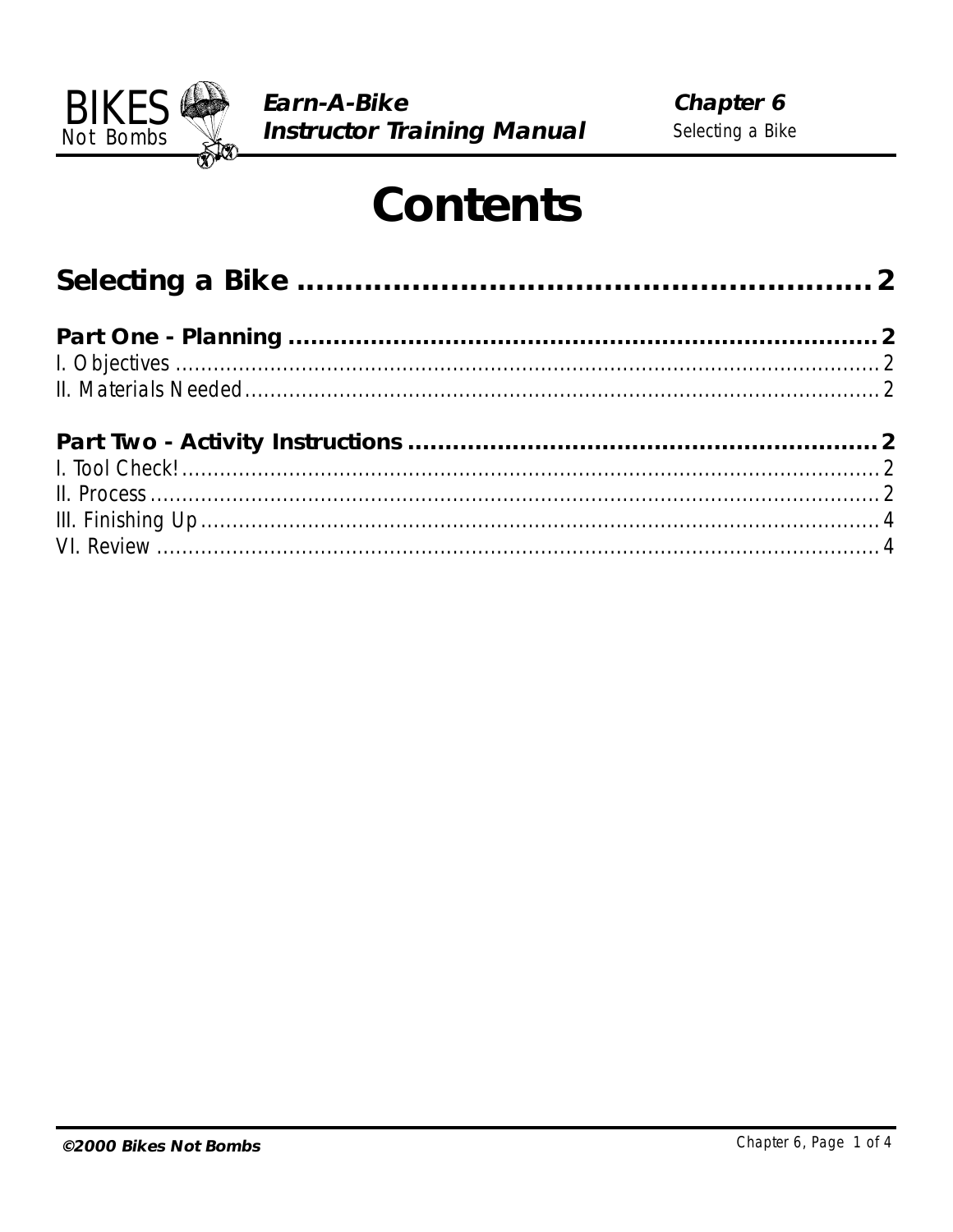<span id="page-1-0"></span>

# **Selecting a Bike**

### **Part One - Planning**

#### **I. Objectives**

- A. Student knows which bike s/he will be working for and how many hours it will cost.
- B. Student is more aware of features that determine the value of a bike.
- C. Student becomes more familiar with the standards for fitting a bike.

#### **II. Materials Needed**

The primary materials needed are a good supply of potential bikes from which the student(s) can pick. If not all the bikes have wheels installed, there should also be a decent supply of wheels of every size that could be needed. You will also need tools to adjust seat and handlebar heights and perhaps to attach wheels.

## **Part Two - Activity Instructions**

**I. Tool Check!** Students & instructors enter the tool area and confirm as a group that all the tools are there.

#### **II. Process**

- A. **Goal** We want the students to end up with a bike that will excite and motivate them throughout the rest of the course, but which will not cost so much that the students will get frustrated trying to finish up the needed hours.
- B. **Fit/Sizing** What does the student remember from the safety video about proper bike fit?
	- 1. Stand over the bike. Is there at least
		- 1" clearance between the top tube

and the crotch? Can the student lift the front wheel at least 1" off the ground without the top tube touching him/her?

a) Air in tires?

b) Open frame bikes — Make sure both that the top tube, if it were there, would give adequate clearance; and that the student's leg is not overextended when the seat is in its lowest possible position.

c) Don't let anyone get a bike that is too big!

2. Front to Back Reach — With your elbow on seat tip, your fingers should extend to handlebars, give or take an inch.

**©2000 Bikes Not Bombs** Chapter 6, Page 2 of 4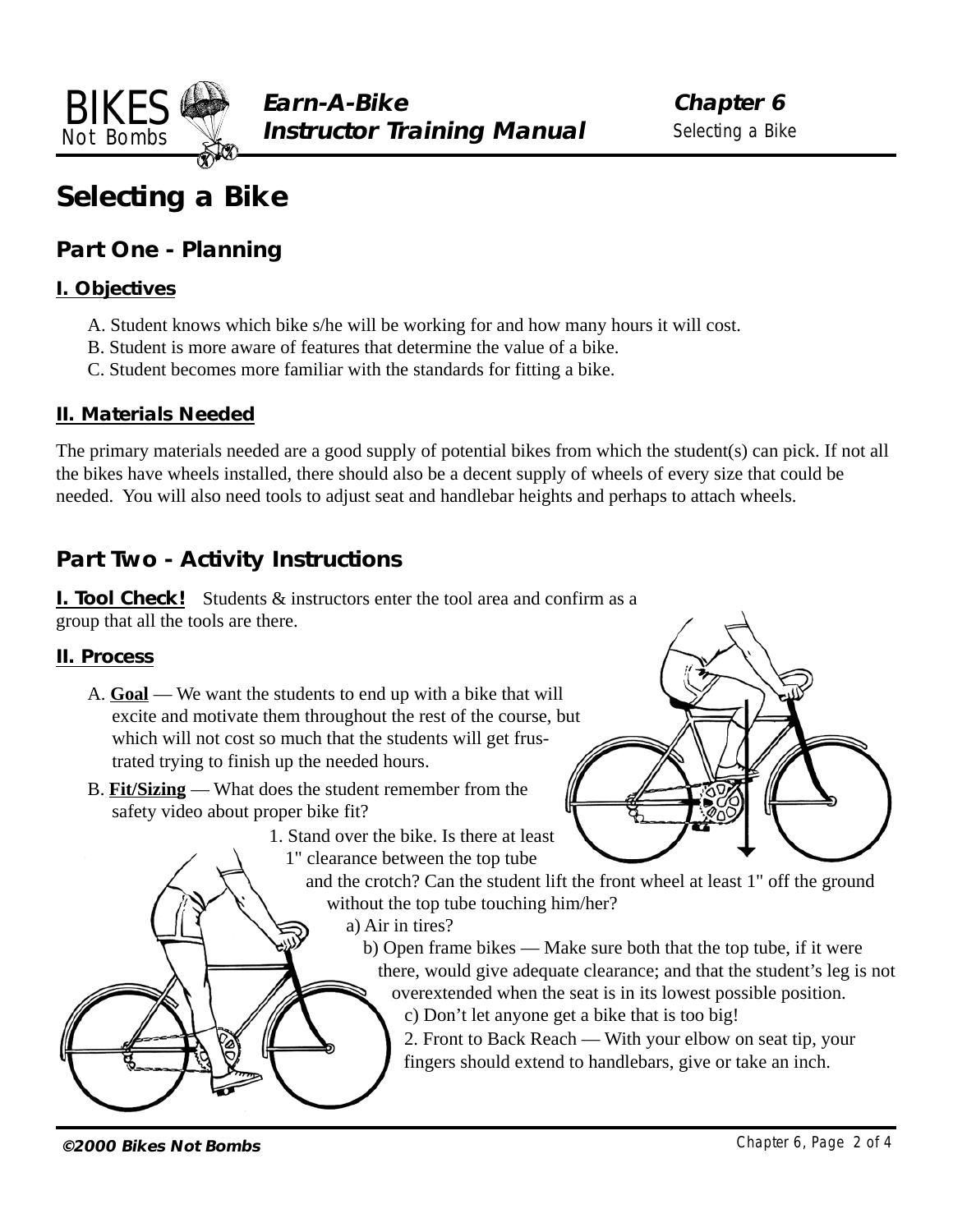

- C. **Type of Riding**  What does the student want to do with this bike?
	- 1. Handlebars Any road bike can be fitted with upright bars — it'll add 5 hours to the cost of the bike.
	- 2. Gears You'll want them in order to do any serious riding. Push gears! We want EABers to experience their bikes as reasonable forms of transportation.
	- 3. Tire width and tread type Knobs slow you down on pavement, provide great traction in snow, mud or loose stuff. Students will have to pay cash for the knobby style tires which we have bought new (for  $27 \times 11/4$ " and  $26 \times$ 1 3/8" tires).





D. **Competition and Jealousy** — If more than one student wants the same bike (and it's an appropriate bike for each of them), have them draw straws.



#### E. **Cost**

- 1. While in EAB classes, students earn a credit of \$2/hour towards their bikes.
- 2. Accessories you add on later will cost. Suggest racks to people!
- 3. Desirability Factors Color, Condition of paint Style (Mtn. vs Road vs BMX) Frame quality (show them drop outs) Who knows???



4. Get the Lead Instructor to set the prices. Ranges are approximately: Road bikes, 10+ speeds: \$80 to \$130 Low cost Mountain Bikes: \$80 to \$130 (e.g. Huffy, Columbia; depends a lot on wheels) BMXs: \$40 to \$100

 Of course, there of plenty of used bikes in all of these categories that cost a lot more then the above ranges, but we do not recommend students take on really expensive bikes as their first EAB challenge.